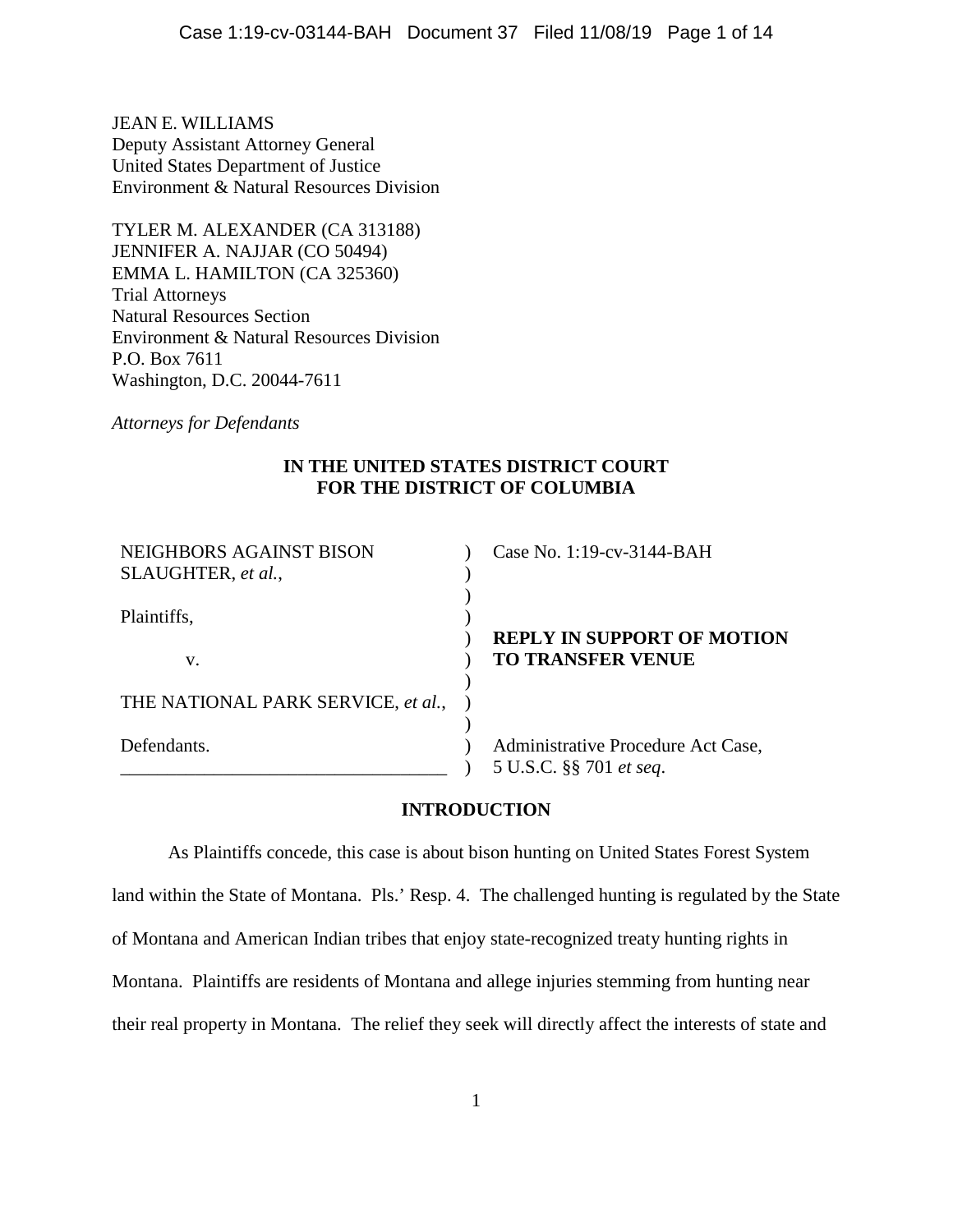tribal hunters in Montana. The locus of this case is Montana, and the entire case should be decided there.

## **ARGUMENT**

# **I. The Private Interest Factors Weigh in Favor of Transfer to the United States District Court for the District of Montana.**

Defendants have met their burden of showing that the relevant private interest factors in this case—Plaintiffs' choice of forum, Defendants' choice of forum, and convenience of the parties—weigh in favor of transfer. [1](#page-1-0) *See* 28 U.S.C. § 1404(a); *Valley Cmty. Pres. Comm'n v. Mineta*, 231 F. Supp. 2d 23, 44-45 (D.D.C. 2002). Plaintiffs attempt to reframe the nuanced, multi-factor § 1404(a) inquiry as a simple question of convenience for counsel at oral argument, *see* Pls.' Resp. 12, but assigning any weight to that consideration is contrary to the long-established law in this Circuit.<sup>[2](#page-1-1)</sup> So too is their appeal to an out-of-circuit "clear and convincing evidence" standard; courts in this Circuit do not apply a heightened evidentiary standard in deciding motions to transfer venue. *See, e.g.*, *SEC v. Savoy Industries, Inc.*, 587 F.2d 1149, 1154 (D.C. Cir. 1978) ("a transfer is available 'upon a lesser showing of inconvenience' that that required for a Forum non conveniens dismissal." (citation omitted)); *Hispanic Affairs Project v. Perez*, 206 F. Supp.3d 348, 374 (D.D.C. 2016) (containing no mention of a heightened evidentiary standard for motions to transfer venue).

<span id="page-1-0"></span><sup>&</sup>lt;sup>1</sup> Plaintiffs concede "that they could also have filed this case in the District of Montana . . . ." Pls.' Resp. 9.

<span id="page-1-1"></span><sup>2</sup> Plaintiffs rely heavily on *Atlantic Marine Const. Co. v. U.S. District Court for Western District of Texas*, 571 U.S. 49 (2013), to frame the § 1404(a) inquiry as focused solely on the principles underlying the doctrine of *forum non conveniens*. *See* Pls.' Resp. 11-12. *Atlantic Marine*, however, is generally focused on the intersection of § 1404(a) with valid forum-selection clauses in contracts. *See id.* at 60, n.6. The Court did not suggest that the primary inquiry under § 1404(a) should be "the most convenient forum for any oral arguments[.]" Pls.' Resp. 12.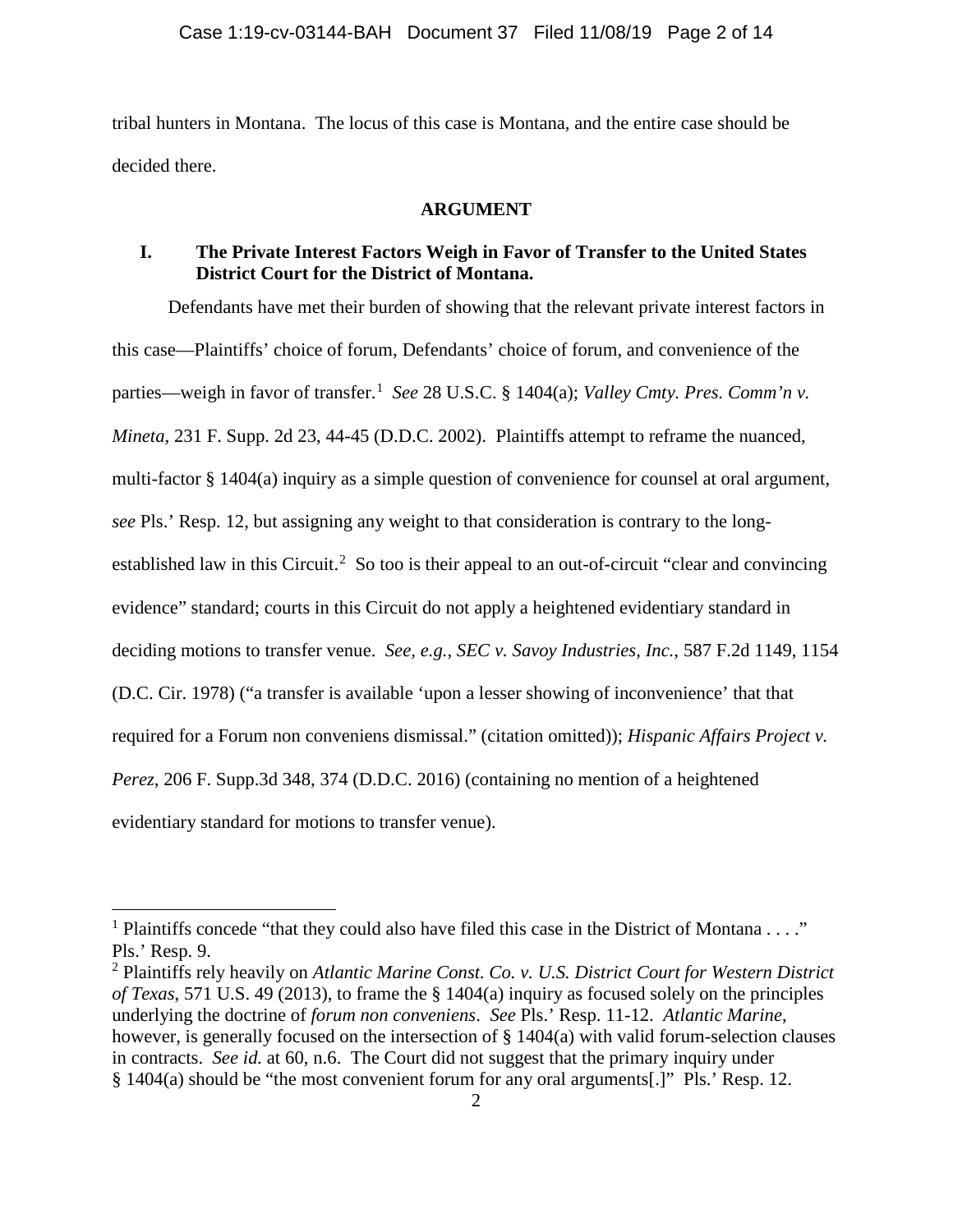Plaintiffs offer a slightly different articulation of the private interest factors, *see* Pls.' Resp. 12, 16-17, but this is a distinction without a difference. [3](#page-2-0) *See SEC*, 587 F.2d at 1154 ("This court has said that 'it is perhaps impossible to develop any fixed general rules on when cases should be transferred' . . . . Thus, the proper technique to be employed is a factually analytical, case-by-case determination of convenience and fairness.") (quoting *Starnes v. McGuire*, 512 F.2d 918, 929 (D.C. Cir. 1974) (en banc) (citing *Van Dusen v. Barrack*, 376 U.S. 612, 622 (1964))). At bottom, Plaintiffs' arguments fail because there is no meaningful connection between their claims and the District of Columbia, while there is a compelling nexus to Montana. As demonstrated in Defendants' opening brief and as explained in more detail below, each private factor either weighs in favor of transferring this case to the District of Montana or is neutral.

# **A. Plaintiffs' Choice of Venue Should Be Afforded Less Deference Due to a Lack of Meaningful Ties to the District of Columbia.**

Plaintiffs argue this Court should give deference to their choice of forum. *See generally*  Pls.' Resp. 12. But, as even the cases Plaintiffs cite hold, "this deference is mitigated if the plaintiffs' choice of forum has *no meaningful ties* to the controversy and no particular interest in the parties or subject matter." *Greater Yellowstone Coal. v. Bosworth*, 180 F. Supp. 2d 124, 128 (D.D.C. 2001) (internal citations omitted) (emphasis added); *see also Greater Yellowstone Coal.*

<span id="page-2-0"></span><sup>&</sup>lt;sup>3</sup> In the District of Columbia, "[c]ourts generally look to six private interest factors in evaluating transfer motions[.]" *Hispanic Affairs Project v. Perez*, 206 F. Supp. 3d 348, 375 (D.D.C. 2016). These factors include: "(1) the plaintiffs' choice of forum  $\dots$ ; (2) the defendant's choice of forum; (3) whether the claim arose elsewhere; (4) the convenience of the parties; (5) the convenience of the witnesses . . . ; and (6) the ease of access to sources of proof." *Foote v. Chu*, 858 F. Supp. 2d 116, 121 (D.D.C. 2012); *see also Trout Unlimited v. U.S. Dep't of Agric.*, 944 F. Supp. 13, 16 (D.D.C. 1996). Plaintiffs draw their similar formulation of relevant factors from *Atl. Marine Const. Co., Inc.*, 571 U.S. at 63 n.6. *See* Pls.' Resp. 12, 16-17.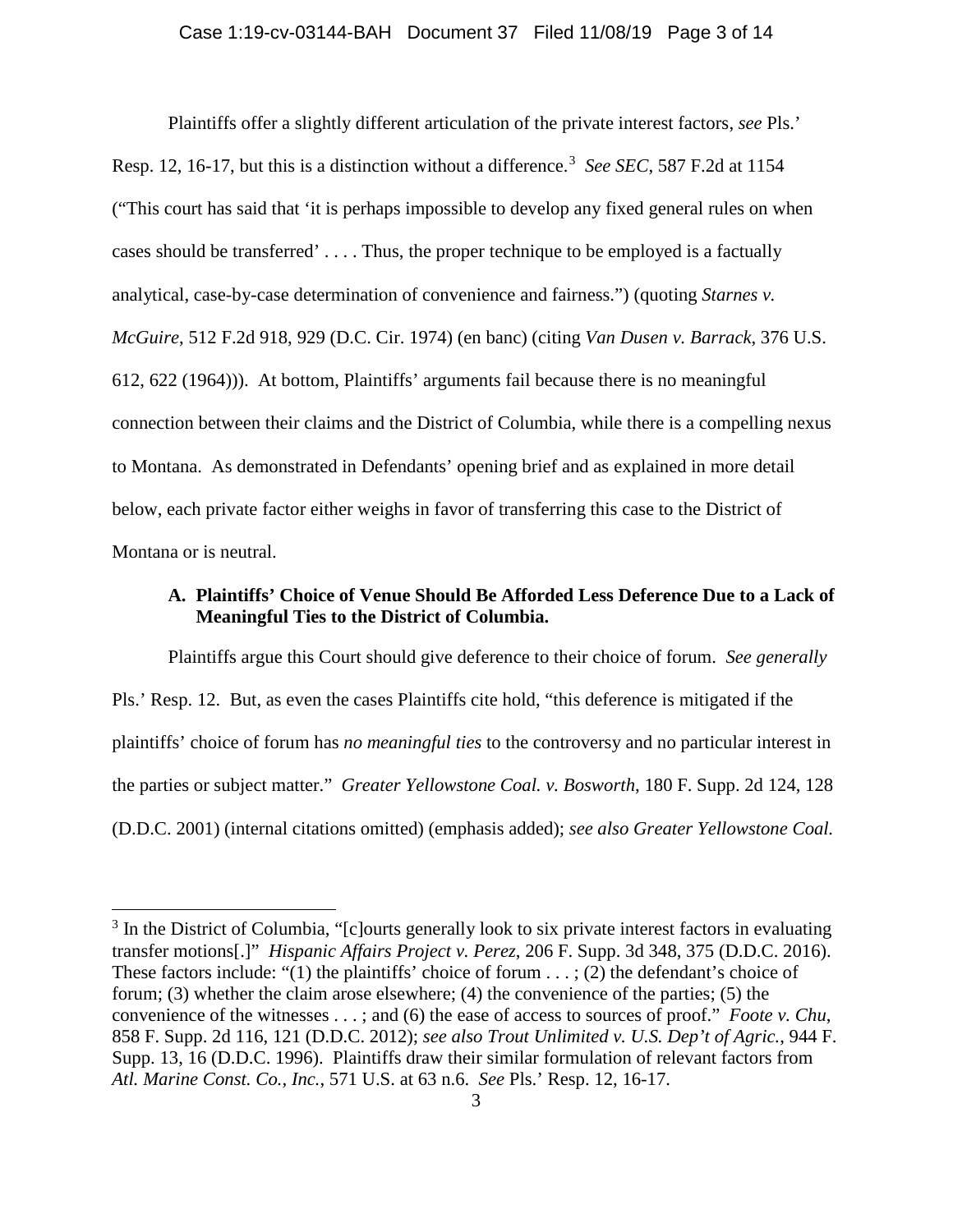#### Case 1:19-cv-03144-BAH Document 37 Filed 11/08/19 Page 4 of 14

*v. Kempthorne*, Civil Action Nos. 07-2111(EGS), 07-2112(EGS), 2008 WL 1862298, at \*3 (D.D.C. April 24, 2008). "Moreover, the defendants' burden in a motion to transfer decreases when the plaintiffs' choice of forum has no meaningful nexus to the controversy and the parties." *Bosworth*, 180 F. Supp. 2d at 128 (citation omitted). Here, Defendants have demonstrated that this case lacks a meaningful nexus to the District of Columbia. *See* Defs.' Br. 9-10. Accordingly, little deference to Plaintiffs' choice of forum is due.

Plaintiffs dismiss the numerous cases in this District holding that a plaintiff's choice of forum is "conferred less deference by the court when a plaintiff's choice of forum is not the plaintiff's home forum," *see Stockbridge-Munsee Cmty. v. United States*, 593 F. Supp. 2d 44, 47 (D.D.C. 2009) (quoting *Shawnee Tribe v. U.S.*, 298 F. Supp. 2d 21, 24 (D.D.C. 2002)); *see also*  Defs.' Br. 10 (collecting cases), by arguing in a footnote that these cases "misinterpret" a 1980 D.C. Circuit Court decision. *See* Pls.' Resp. 10-11 n.9 (citing *Pain v. United Technologies Corp.*, 637 F.2d 775, 781 (D.C. Cir. 1980)). Plaintiffs are wrong—an inconvenient forum is not the only basis for transfer. *Cf. Pain*, 637 F.2d at 799 (explaining that *forum non conveniens* is one tool "designed to preserve the discretion of the trial court as to exercise of jurisdiction."). Rather, "[c]ourts in this circuit must examine challenges to personal jurisdiction and venue carefully to guard against the danger that a plaintiff might manufacture venue in the District of Columbia." *Cameron v. Thornburgh*, 983 F.2d 253, 256, (D.C. Cir. 1993); *see also Pres. Soc'y of Charleston v. U.S. Army Corps of Engr's*, 893 F. Supp. 2d 49, 53 (D.D.C. 2012) ("Courts in this circuit are instructed to consider motions to transfer venue favorably") (citing *Cameron*, 983 F.2d at 256).

4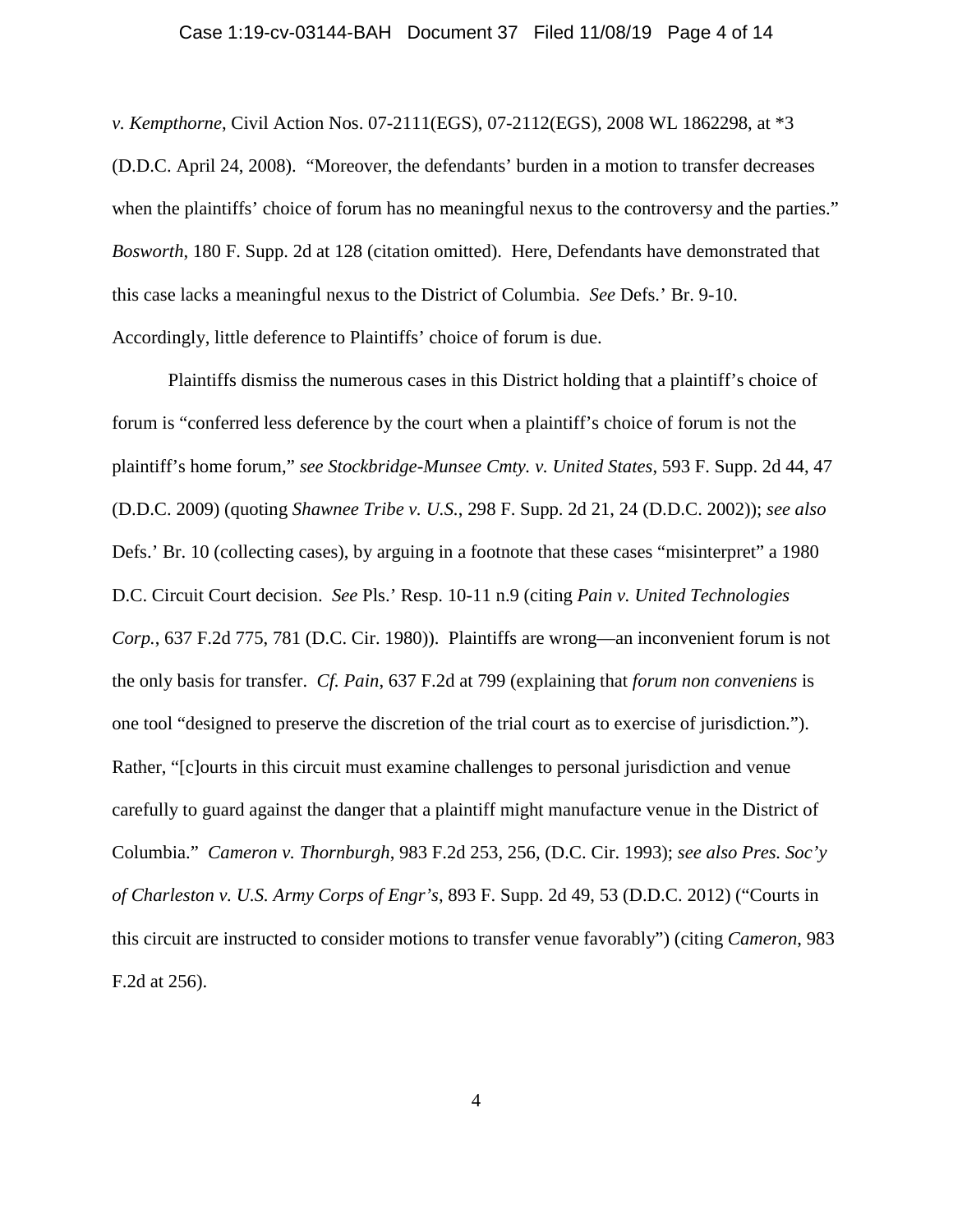## **B. The Remaining Private Interest Factors Weigh in Favor of Transfer.**

Each of the remaining private interest factors either weighs in favor of transfer or is neutral. Plaintiffs' arguments to the contrary conflate "convenience of the parties" with "convenience of counsel," which this Court has previously rejected. Transfer to the District of Montana is appropriate and warranted.

## i. Convenience of Counsel is Not a Private Interest Factor.

Plaintiffs insist that the convenience of the parties weighs against transfer because counsel for both Plaintiffs<sup>[4](#page-4-0)</sup> and Defendants are located in Washington, D.C. *See* Pls.' Resp. 15. "This argument, however, stretches the meaning of 'parties' in § 1404(a) too far to cover a party's counsel. Where counsel resides is of little relevance for purposes of evaluating venue transfer motions." *Stand Up for California v. U.S. Dept. of the Interior*, 919 F. Supp. 2d 51, 64 n.14 (D.D.C. 2013); *accord W. Watersheds Project v. Tidwell*, 306 F. Supp. 3d 350, 360 (D.D.C. 2017) (holding that "'[t]he fact that plaintiffs' counsel is in the District of Columbia is of little significance' in the transfer analysis."); *Nat'l Wildlife Fed'n v. Harvey*, 437 F. Supp. 2d 42, 48 (D.D.C. 2006) (concluding that the fact that the defendant's counsel is located in the District of Columbia is "offset by the fact that they represent the party requesting the transfer."). Likewise, Plaintiffs' argument that the travel to and from the courthouse in Montana may be more difficult

<span id="page-4-0"></span><sup>&</sup>lt;sup>4</sup> Plaintiffs also argue that "[t]ransferring this case to Montana could require Neighbors' counsel to spend thousands of dollars for flights and hotel rooms and dozens of hours flying back and forth to Montana[,]" Pls.' Resp. 16, and that those costs and fees would impose a substantial hardship on pro bono counsel. Yet in their Complaint Plaintiffs explicitly seek an award of all fees and costs associated with this litigation. Compl., ECF No. 3, ¶ 72(g). Regardless, convenience and cost to counsel—particularly when counsel seeks attorney's fees—are not private interest factors courts usually consider in the venue transfer analysis and are not compelling reasons to prevent this case from being litigated in the District where the Plaintiffs reside and the challenged actions take place.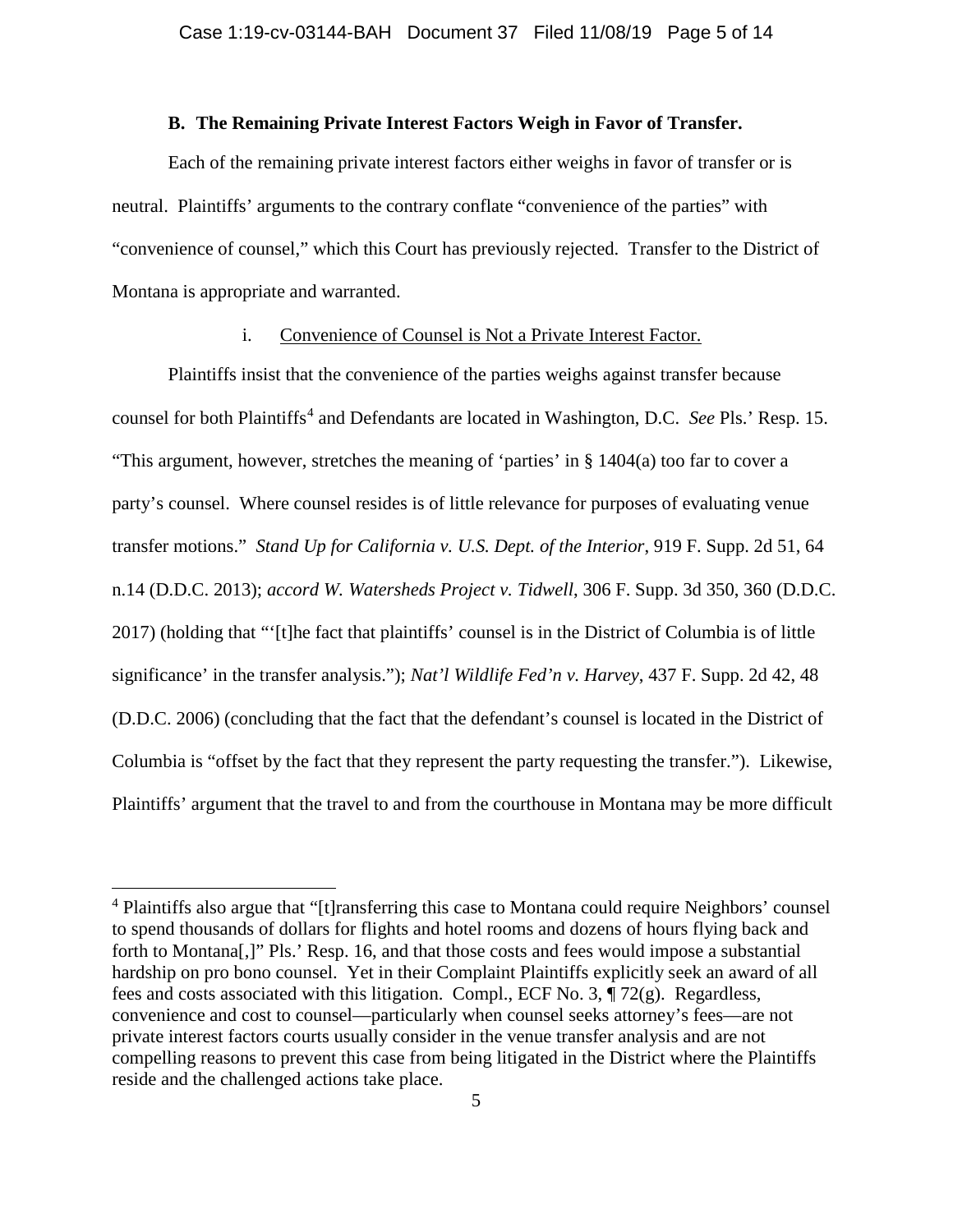## Case 1:19-cv-03144-BAH Document 37 Filed 11/08/19 Page 6 of 14

for the parties who live in Montana, Pls.' Resp. 15, defies common sense; to come to the District of Columbia, the parties would have to encounter those same winter conditions while also navigating possible delays or other inconveniences associated with air travel.

The District of Montana is a more convenient forum for the parties, even if it is not so for Plaintiffs' counsel. This factor weighs in favor of transfer.

## ii. Factors Related to Hearings or Oral Argument Currently Appear Neutral.

As there is no oral argument currently scheduled on Plaintiffs' motion for a preliminary injunction, and because Plaintiffs' APA claims will be decided through cross-motions for summary judgment without trial, *see* Pls.' Resp. 12-14; *see also W. Watersheds Project*, 306 F. Supp. 3d at 360 (explaining that administrative review cases are resolved on cross-motions for summary judgment on the basis of the administrative record), the private interest factors related to the convenience of witnesses and access to sources of proof appear neutral. Plaintiffs suggest, without citation, that "[e]ven neutral factors weigh against transfer because they increase the movant's burden of demonstrating inconvenience." Pls.' Resp. at 9. The Supreme Court has instructed that courts should "weigh the *relevant* factors and decide whether, on balance, a transfer would serve 'the convenience of parties and witnesses' and otherwise promote 'the interest of justice.'" *Atl. Marine Const. Co.*, 571 U.S. at 62-63 (emphasis added) (quoting § 1404(a)). Defendants are not aware of any authority suggesting that neutral factors caution against transfer. Nor is such a rule sensible. Neutral factors are, quite obviously, neutral and should not weigh against transfer here.

Because there is no nexus between Plaintiffs' claims and the District of Columbia, and because Plaintiffs are all residents of the proposed transferee district, Plaintiffs' choice of forum is due little to no deference. The other relevant private interest factors—Defendants' choice of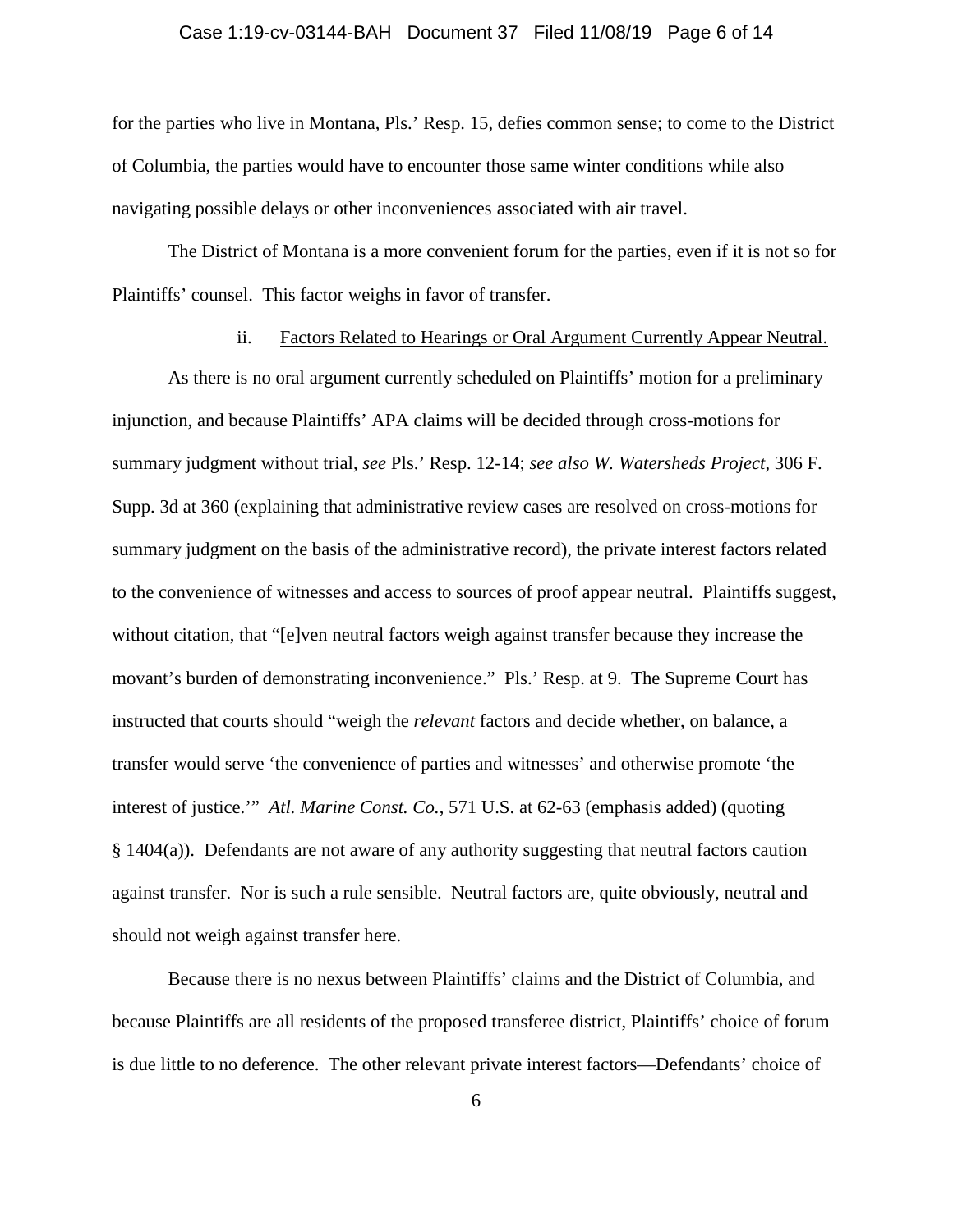## Case 1:19-cv-03144-BAH Document 37 Filed 11/08/19 Page 7 of 14

forum and the convenience of the parties—weigh in favor of transfer. For these reasons, on balance, the private interest factors weigh in favor of transfer to the District of Montana.

## **II. The Public Interest Factors Weigh in Favor of Transfer.**

As discussed in Defendants' opening brief, both this Court and the District of Montana have similar caseloads, and both are familiar with the federal law at issue. Defs.' Br. 13-14. Thus, the only relevant public interest factor is the strong local interest in having this Montanafocused case decided in Montana. Plaintiffs' attempts to muddy the waters are unavailing; the challenged action takes place entirely within Montana, and the consequences that would flow from Plaintiffs' requested relief would be felt most keenly by state and tribal hunters in Montana. For these reasons, the public factors weigh in favor of transfer to the District of Montana.

## **A. The Strong Local Interest in Bison Hunting Weighs in Favor of Transfer.**

The "arguably most important," *Pres. Soc'y of Charleston*, 893 F. Supp. 2d at 57, of the public interest factors, in both "federal decisions that impact the local environment" and "controversies requiring judicial review of an administrative decision," *W. Watersheds Project v. Pool*, 942 F. Supp. 2d 93, 102 (D.D.C. 2013) (quoting *Sierra Club v. Flowers*, 276 F. Supp. 2d 62, 70 (D.D.C. 2003)), is "the local interest in having local controversies decided at home." *Pres. Soc'y of Charleston*, 893 F. Supp. 2d at 57. As discussed in Defendants' opening brief, there are strong local interests in the annual bison hunt among both state and tribal hunters. Defs.' Br. 13-14. The *Amici* Tribes' recent participation in this case confirms those interests. *See generally* Amici Br., ECF No. 31.

As the *Amici* Tribes argue, their participation in the annual hunt is "an exercise of a sacred and Treaty-reserved right by a sovereign nation," *id.* at 10, and the injunctive relief Plaintiffs seek threatens the Tribes' "deep and enduring ties to bison that are fundamentally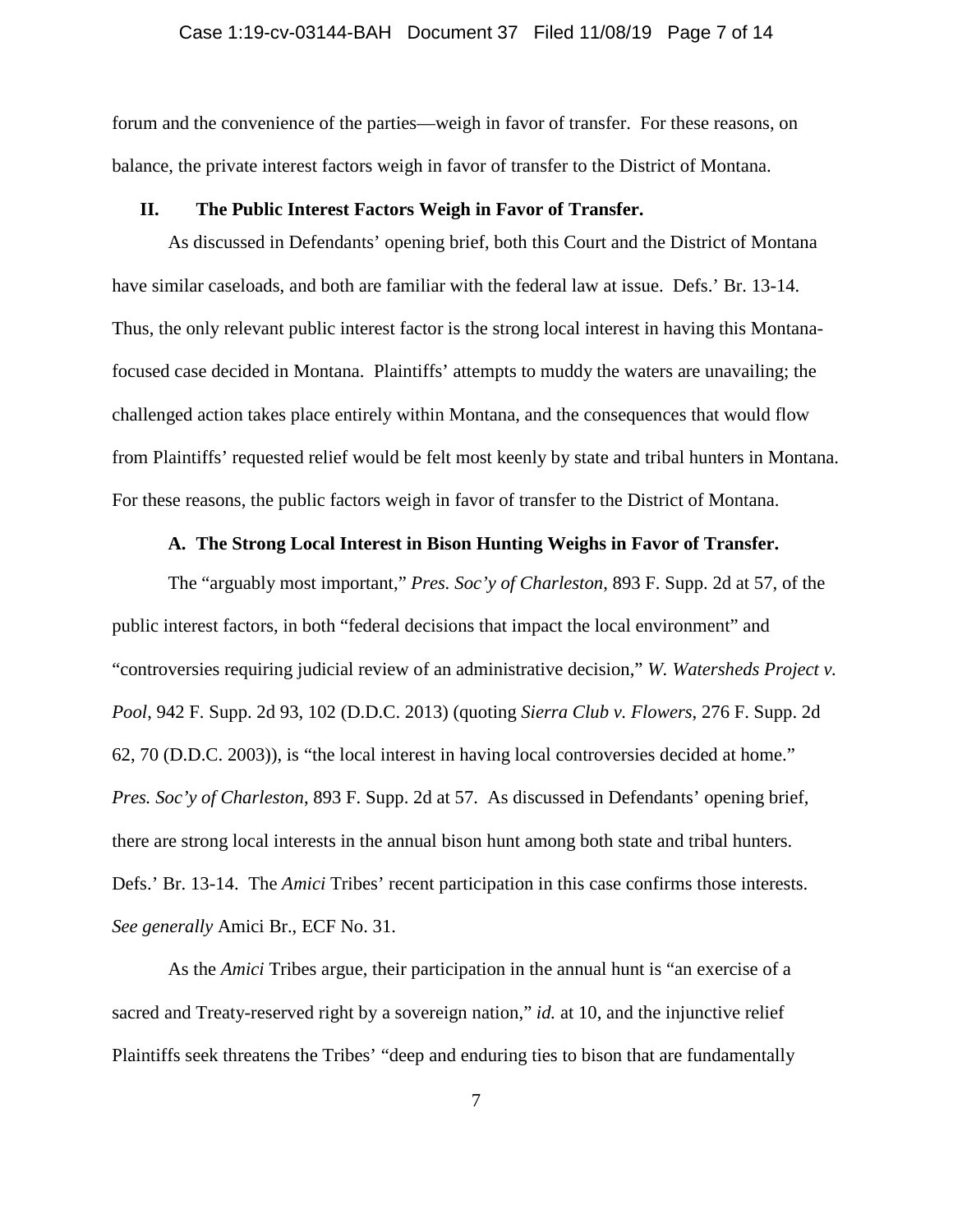## Case 1:19-cv-03144-BAH Document 37 Filed 11/08/19 Page 8 of 14

rooted in each Tribe's unique culture, identity, and traditions." *Id.* at 11. Though Plaintiffs choose to dismiss tribal hunting rights as the actions of "excited and poorly managed hunters," Pls.' Resp. 6, "scrambl[ing] for a prize," Pls.' Br., ECF No. 4-1 at 1, the *Amici* Tribes explain how their annual harvest is inextricably tied to the land and the treaty-reserved rights that they exercise there. *See* Amici Br. 11 (the Tribes "have engaged in bison hunting in the Greater Yellowstone Ecosystem since time immemorial"). Indeed, members of the *Amici* Tribes "travel hundreds of miles each year for the opportunity to exercise their Treaty rights and harvest a bison as their ancestors did." *Id.* at 11-12. Plaintiffs argue that these interests do not necessarily relate to Montana because the "tribes [come] from four states: Washington, Idaho, Oregon, and Montana." Pls.' Resp. 19. Though not all of the *Amici* Tribes hold reservation lands in Montana, each has history in Montana, Amici Br. 2-10, and each claim off-reservation treaty hunting rights in Montana that would be harmed by the relief Plaintiffs seek. Further, the tribes coordinate their hunts and safety protocols with the State of Montana. *See id.* at 5, 7, 13.

The *Amici* Tribes' strong interest in the annual hunt is directly tied to Montana. The outcome of this case—whichever party prevails—will "be most particularly felt in [Montana], and thus . . . the courts of [Montana] would have a clear interest in resolving the dispute." *S. Utah Wilderness All. v. Norton*, 315 F. Supp. 2d 82, 89 (D.D.C. 2004).

## **B. Any "National Significance" Does Not Weigh Against Transfer.**

Plaintiffs characterize their case as implicating an issue of national significance. Pls.' Resp. 20-21. As discussed *supra*, there are strong local interests implicated by this action and Plaintiffs' requested relief that belie this argument. Further, any national significance would not weigh against transfer—certainly the District of Montana is equally as able to preside over nationally-significant cases as the District of Columbia.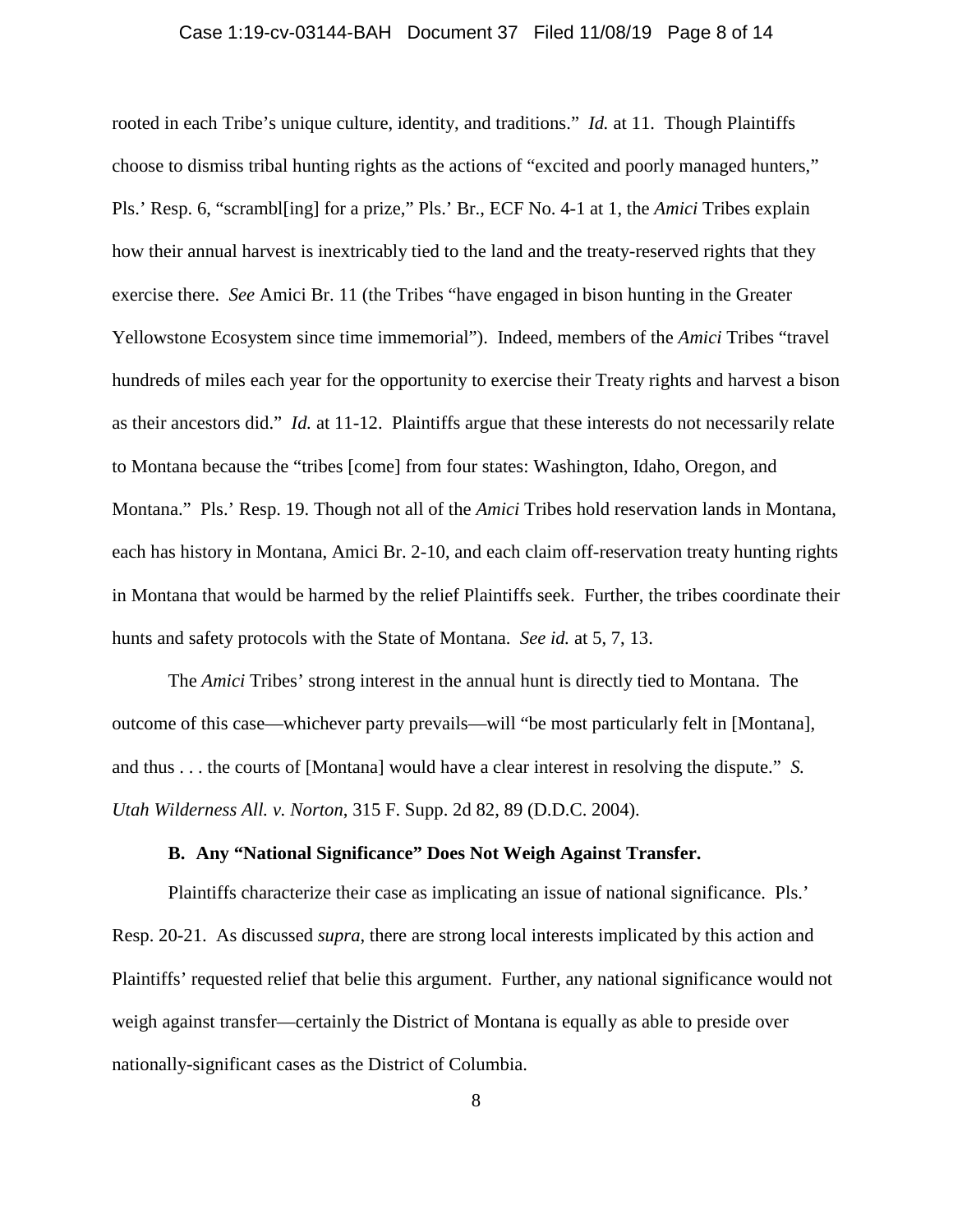## Case 1:19-cv-03144-BAH Document 37 Filed 11/08/19 Page 9 of 14

Neither of the cases Plaintiffs cite in support of this argument is on all fours with the case at bar. In *Greater Yellowstone Coalition v. Kempthorne*, 2008 WL 1862298, at \*1 (D.D.C. 2008), the court declined to transfer a case challenging increased snowmobile use throughout Yellowstone National Park. *Id.* at \*1-2. The court described its extensive "involvement in the ongoing series of cases regarding Yellowstone's winter management [that] began in 1997 and has continued nearly without pause to the present day." *Id.* at \*1 (citing *Fund for Animals v. Norton*, 323 F. Supp. 2d 7 (D.D.C. 2004); *Fund for Animals v. Norton*, 294 F.Supp.2d 92 (D.D.C. 2003); *Fund for Animals v. Babbitt*, 97-cv-1126 (EGS) (D.D.C. May 20, 1997)). But here, in contrast, this Court does not have long history of hearing challenges to bison management or bison hunting on the Gallatin National Forest. *See Latin Ams. For Soc. & Econ. Dev. v. Adm'r of Fed. Highway Admin.*, No. 09-897(EGS), 2009 WL 10695786, at \*6 n.11 (D.D.C. Nov. 30, 2009) (Judge Sullivan distinguishing his decision in *Kempthorne* where "[n]o such case history is present in the instant case."). Rather, challenges to bison management have been going on for years in the District of Montana. *See W. Watersheds Project v. Salazar*, 766 F. Supp. 2d 1095, 1097 (D. Mont. 2011) (discussing how "there have been a number of cases decided in the past involving the Yellowstone bison" before the court); *Cottonwood Envtl. Law Ctr. v. Bernhardt*, 2019 WL 718546, at \*1 (D. Mont. 2019), *appeal docketed*, No. 19-35150 (9th Cir. Aug. 2, 2019) (ruling on a challenge to the IBMP over tribal hunting opportunities). Nor does this case involve land management decisions in Yellowstone; as Plaintiffs concede, the challenged activity takes place entirely outside of the Park on National Forest System land. Pls.' Resp. 6-7.

*Bosworth* is likewise inapposite. *See id.* at 2 (citing *Bosworth*, 180 F. Supp. 2d at 124). There, the Court then found that "federal government officials in the District of Columbia were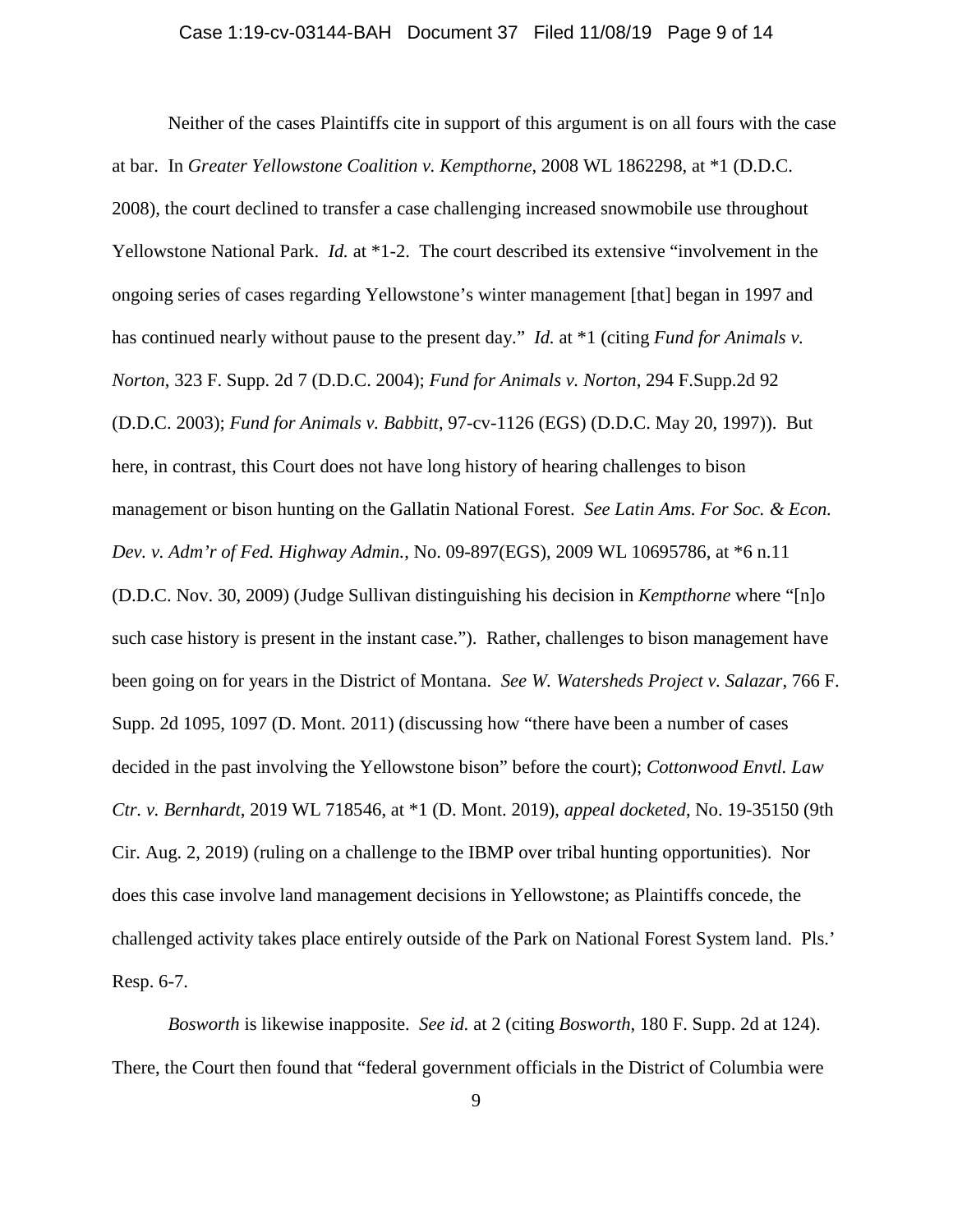#### Case 1:19-cv-03144-BAH Document 37 Filed 11/08/19 Page 10 of 14

involved" in the challenged decision, which created "a nexus to the District of

Columbia." *Bosworth*, 180 F. Supp. 2d at 128-29. The Court also noted that two of the five

plaintiffs in the case had offices in the District of Columbia. *Id.* at 129. Here, as discussed *infra*,

there is no evidence of any meaningful connection to Washington, D.C. officials. *See infra* 10-

12. And this Court has expressly distinguished *Bosworth* in situations, like the case at bar, where

no Plaintiff is at home in the District of Columbia and "[t]he defendant[s'] choice of forum . . .

[is] the true locus of this dispute." *Pac. Maritime Ass'n v. N.L.R.B.*, 905 F. Supp. 2d 55, 62

(D.D.C. 2012). As in *Pacific Maritime Association*, this is:

a case where "the local population . . . face[s] specific injury of a particularly local nature either as a result of, or upon enjoinment of, [the defendant's] challenged action," and therefore this case's connection to the District of Columbia is attenuated. Hence, because the District of Columbia is not the plaintiff's home forum, and because the District of Columbia has only an attenuated connection to this controversy, the plaintiff's choice of forum is not entitled to deference, and that factor weighs in favor of transfer.

*Id.* at 61-62 (quoting *Otay Mesa Property L.P. v. Dep't of Interior*, 584 F. Supp. 2d 122, 127

(D.D.C. 2008)). Local interests strongly favor transfer to the District of Montana, and any national significance does not weigh against transfer.

## **C. Plaintiffs Offer No Evidence Showing Involvement by Officials in Washington.**

Plaintiffs do not address the substantial body of evidence showing that the decisionmaking process related to the annual hunt, including multiple meetings each year, occurs in Montana. Pls.' Resp. 5, 11; *Nat'l Ass'n of Home Builders v. EPA*, 675 F. Supp. 2d 173, 179 (D.D.C. 2009) ("courts generally focus on where the decision-making process occurred to determine where the claims arose."). Instead, Plaintiffs argue that an alleged employment dispute between former superintendent of Yellowstone National Park Dan Wenk and former Secretary of the Interior Ryan Zinke has some ambiguous relevance to the instant case. *See* Pls.'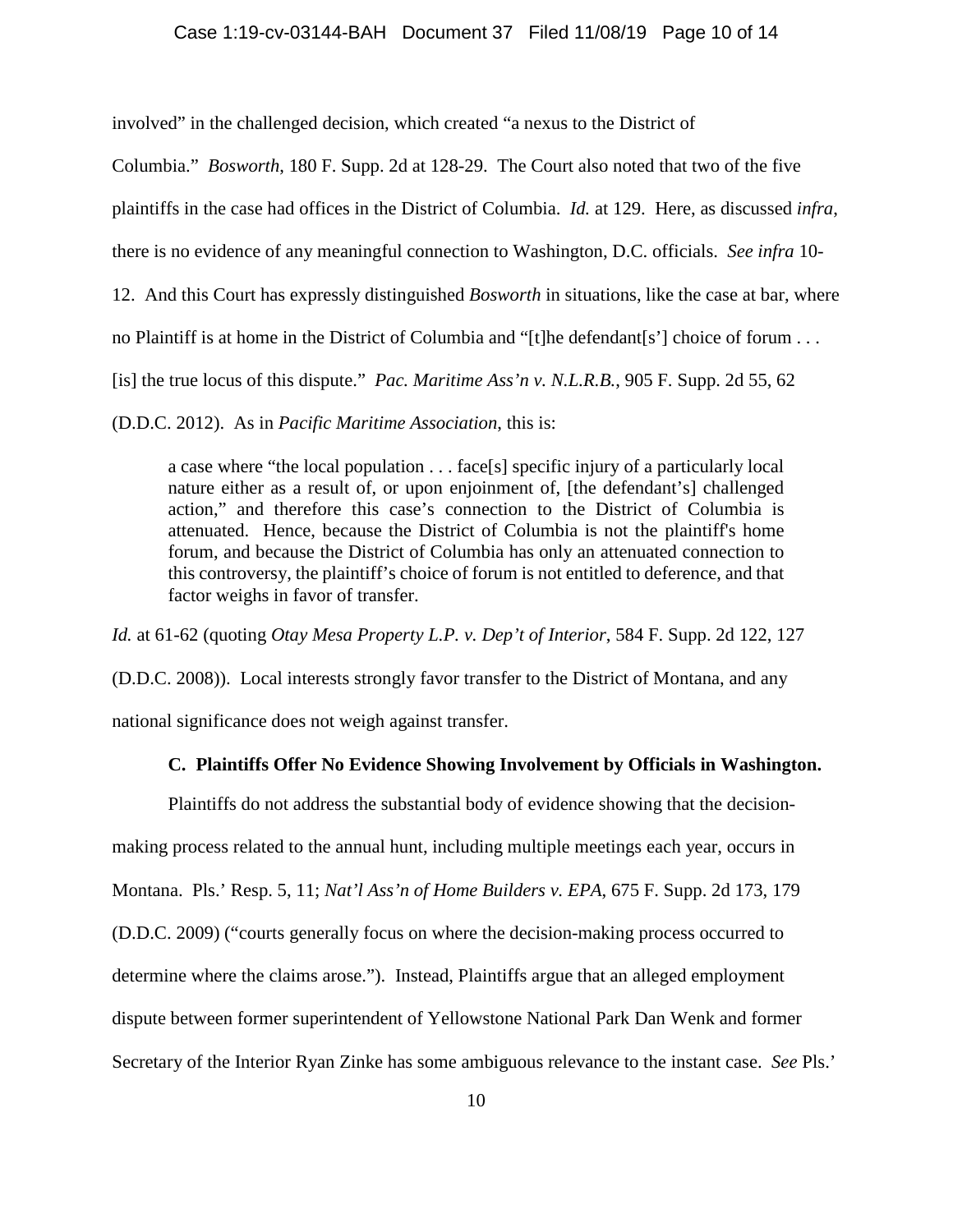#### Case 1:19-cv-03144-BAH Document 37 Filed 11/08/19 Page 11 of 14

Resp. 21-22. Neither name appears in Plaintiffs' Complaint. Further, neither Mr. Wenk nor former Secretary Zinke is a signatory to either the IBMP or the 2019 Winter Operating Plan, and Plaintiffs proffer no evidence that former Secretary Zinke had any involvement with either. Instead, Plaintiffs cite online news articles in which Mr. Wenk speculates that he may have been reassigned because he and Secretary Zinke disagreed on bison management priorities. *See id.* at 22; *see also* Matthew Brown, *Yellowstone boss says Trump administration forcing him out*, Associated Press (June 7, 2018), apnews.com/24808bac6ff445998da7254d5b299ced ("'I feel this is a punitive action, but I don't know for sure. They never gave me a reason why,' Wenk said."). Neither the cited news articles, nor the reassignment letter Plaintiffs attach to their response as Exhibit C, mention bison management or hunting on the Gallatin National Forest. Plaintiffs' unsubstantiated theories have no relevance to their challenges to the annual bison harvest, the Winter Operating Plan, or the IBMP.<sup>[5](#page-10-0)</sup> Mere conjecture cannot overcome the strong evidence showing decisions related to the challenged hunt were made in Montana.

 Plaintiffs cannot "demonstrate some 'substantial personalized involvement by a member of the Washington, D.C.' agency." *Pool*, 942 F. Supp. at 98 (quoting *S. Utah Wilderness All. v. Lewis*, 845 F. Supp. 2d 231, 235 (D.D.C. 2012)). Transfer to the District of Montana is thus appropriate and warranted.

<span id="page-10-0"></span> $<sup>5</sup>$  Nor do Plaintiffs insinuations justify discovery so that Plaintiffs can attempt to support their</sup> choice of venue after the fact. *See* Pls.' Resp. 22 n.15. *Starnes v. McGuire*, which Plaintiffs cite in support of the "reservation" of their "right" to conduct discovery on venue does not endorse that notion, but instead suggests that oral argument or a hearing may be appropriate in certain circumstances. 512 F.2d 918, 934 (D.C. Cir. 1974) (disapproving of *sua sponte* transfer without at least an order to show cause and suggesting that "[i]n some cases an evidentiary hearing may be necessary."). Defendants have not requested a hearing, but are happy to participate if the Court would find one helpful to its resolution of this motion.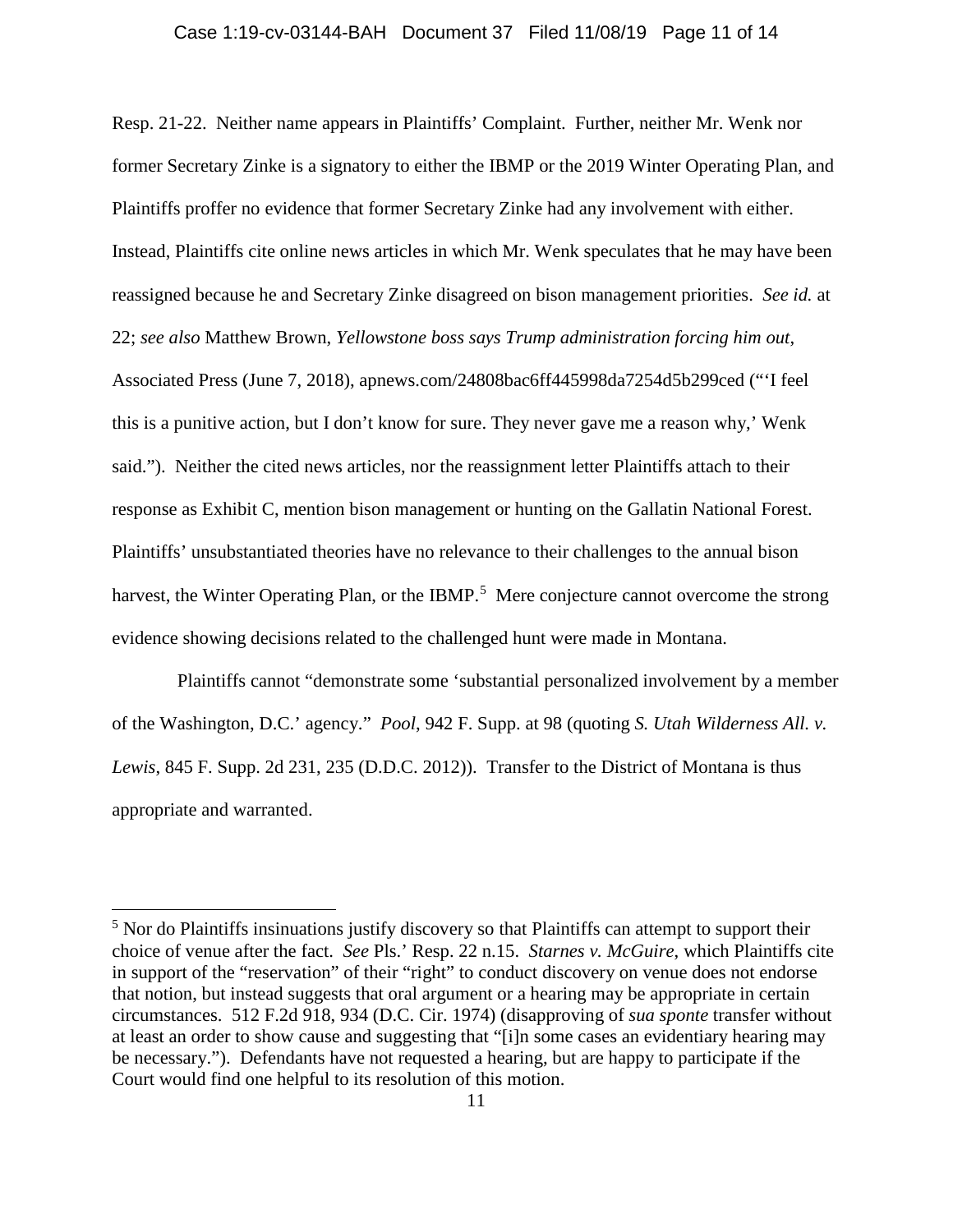## **D. The Challenged Activity Takes Place on the Gallatin National Forest, Not Within Yellowstone National Park.**

Hunting is prohibited in Yellowstone National Park. 16 U.S.C. § 26. The annual bison hunt Plaintiffs challenge takes place on the Gallatin National Forest, which is entirely within the District of Montana. Plaintiff Lynn's real property is in Montana, and all Plaintiffs reside in Montana. That Plaintiff Lynn's parcel lies "just 300 yards from the District of Wyoming," that she drives through the District of Wyoming to buy groceries, or that "Congress included Yellowstone within the District of Wyoming" are of no moment. *See* Pls.' Resp. 18. Further, even if tangential contacts with Wyoming were relevant in resolving this transfer motion, they do not evince a nexus to—and thus would not support venue in—the District of Columbia. Regardless of any strained connection to Wyoming, Montana is the "true locus of this dispute," *see Pac. Maritime Ass'n*, 905 F. Supp. 2d at 62, and this case should be transferred there.

## **III. Plaintiffs Concede that no Harm is Imminent.**

Plaintiffs suggest that this Court must resolve the pending preliminary injunction before deciding this motion to transfer. Pls.' Resp. 5-8. Not so. *Lab. Corp. of Am. Holdings v. N.L.R.B.*, 942 F. Supp. 2d 1, 5 (D.D.C. 2013) (concluding that a defendant's motion to transfer could be granted prior to ruling on a plaintiff's motion for a preliminary injunction). Further, as argued in Defendants' opening brief, any emergency is of Plaintiffs' own creation. *See* Defs.' Br. 16 (citing *Open Top Sightseeing USA v. Mr. Sightseeing, LLC*, 48 F. Supp. 3d 87, 90 (D.D.C. 2014); *Fund for Animals v. Frizzell*, 530 F.2d 982, 987-88 (D.C. Cir. 1975)).

Plaintiffs respond that they "spent months interviewing over a dozen witnesses, reviewing IBMP documents, piecing together a complex record, reviewing numerous earlier Yellowstone bison cases and materials, and researching the law" and that they "moved as quickly as they could." Pls.' Resp. 4-5. Given that Plaintiffs have represented that they have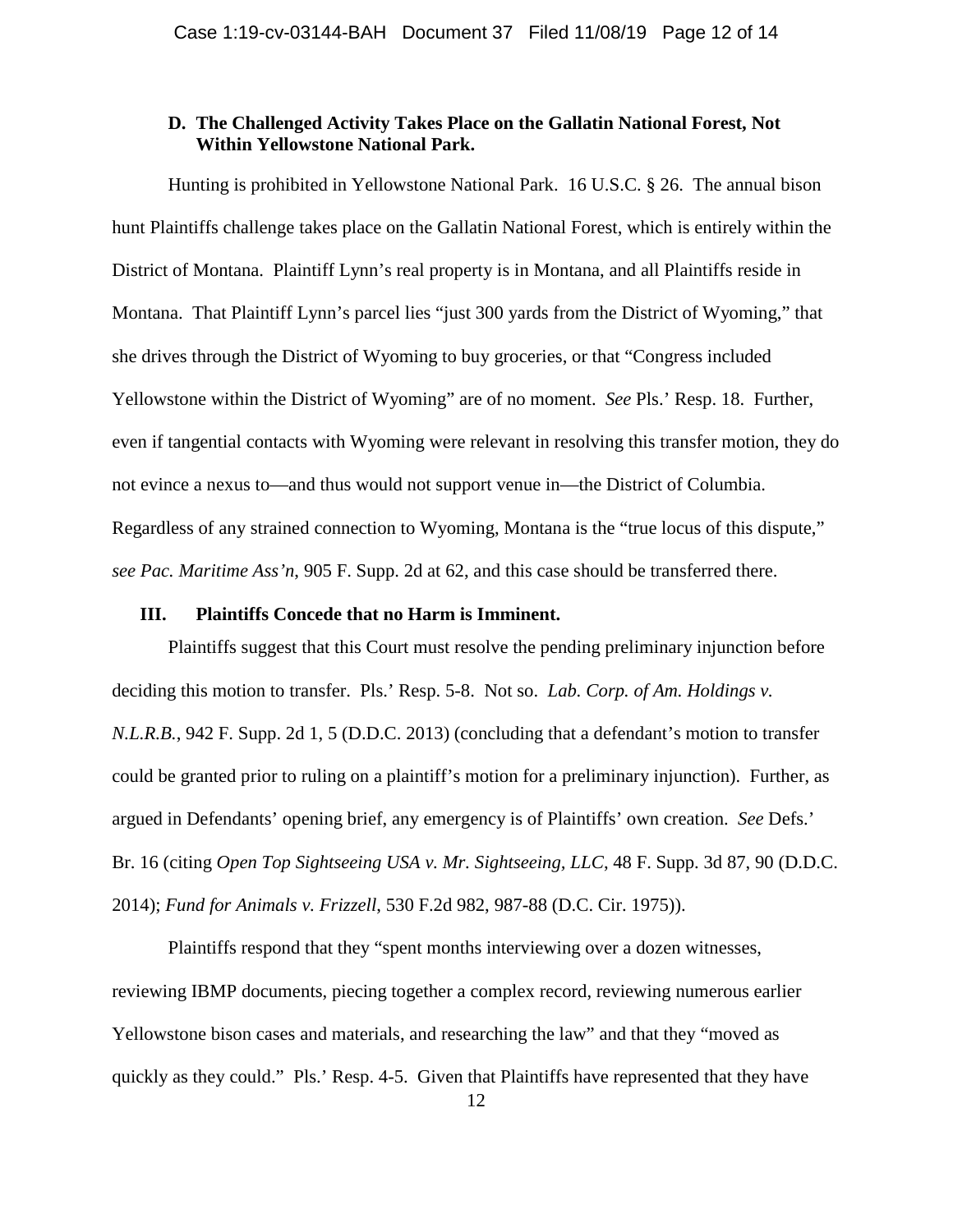## Case 1:19-cv-03144-BAH Document 37 Filed 11/08/19 Page 13 of 14

been suffering injuries "[o]ver the past six years," *id.*, Ex. A., ECF No. 32-1 at 2, their position strains credulity. Moreover, Plaintiffs offer no explanation as to why they did not bring their challenge on August 16, 2019—when they sent a letter to the Forest Service and Park Service threatening suit—or why the suit did not arrive within the promised thirty days. *Id.* Instead, Plaintiffs further delayed until October 21, then attempted to force Defendants to acquiesce to their demands to close an area of the forest to hunting or else face a punishing emergency briefing schedule. *See* Pls.' Resp. 5; *see also* Compl., ECF No. 1.

Plaintiffs also argue that the interim relief they seek "would currently impact no one" because bison hunting is neither ongoing nor imminent, Pls.' Resp. 3, while in the same breath arguing that a preliminary injunction is necessary to remedy "irreparable harms . . . [that] could happen at any time." *Id.* at 3-4. Plaintiffs cannot have it both ways. Either hunting is imminent—in which case the harm of an injunction to federal, state, local, and tribal interests is also imminent—or else there is no emergency warranting immediate relief. Because Plaintiffs now concede that hunting is not imminent and may not begin until next year, there is no reason this Court cannot transfer the entire case—including Plaintiffs' "emergency" motion—to the District of Montana.

#### **CONCLUSION**

As described above and in Defendants' opening brief, the balance of private and public factors in this case weighs strongly in favor of transfer to the District of Montana. This Court should transfer the entire case to the District of Montana.

Respectfully submitted this eighth day of November, 2019,